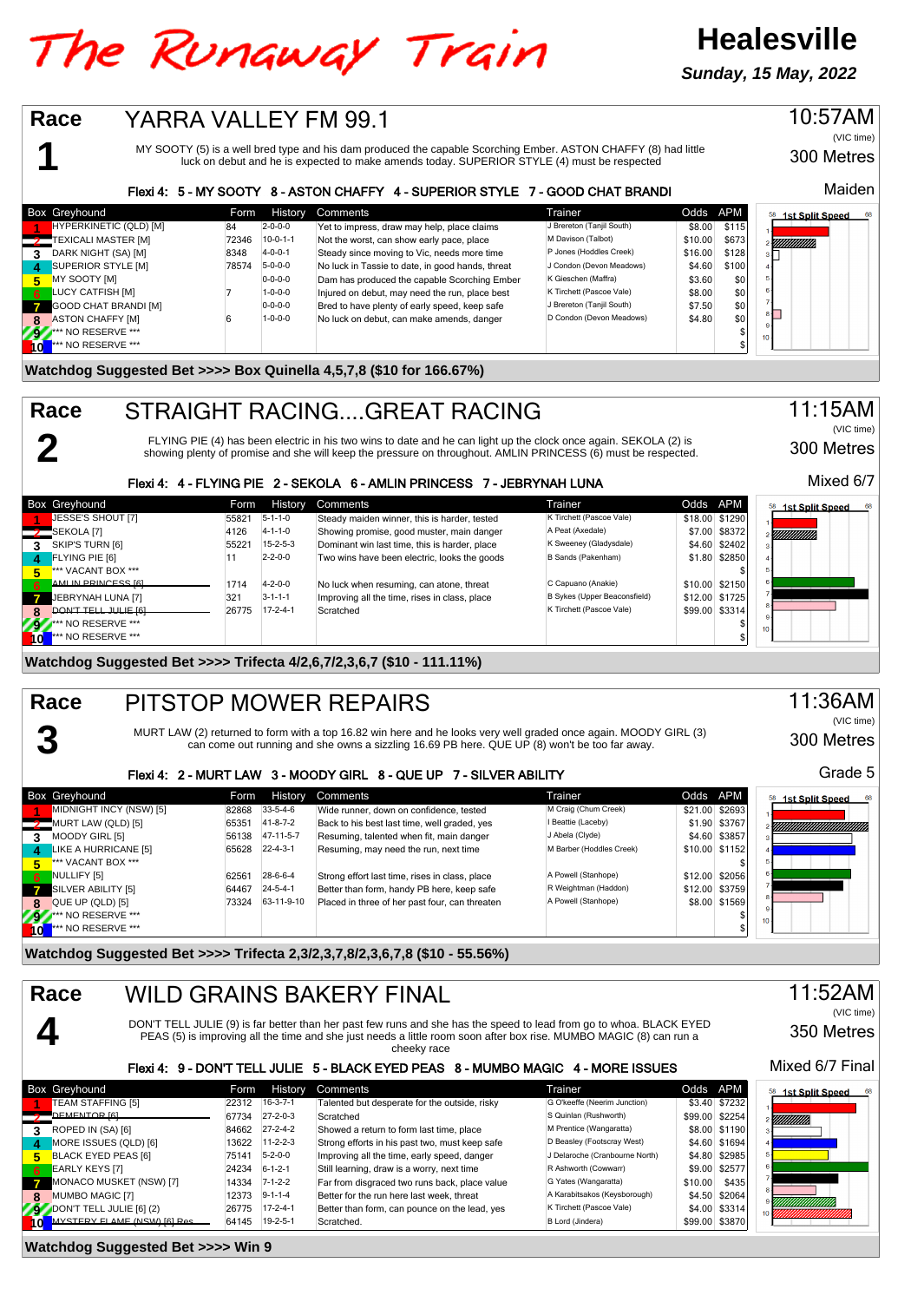# The Runaway Train

## **Healesville**

**Sunday, 15 May, 2022**



SUPER FOOT (6) has done his best racing here to date and he will be suited by the wide draw. DUNCAN (8) is a track specialist and he just needs to find the rail soon after box rise. SLINGSHOT REAPER (3) just needs an ounce luck early on.

#### Flexi 4: 6 - SUPER FOOT 8 - DUNCAN 3 - SLINGSHOT REAPER 1 - JACK OUT

|              | <b>Box Greyhound</b>                   | Form  | History          | Comments                                        | Trainer                   | Odds APM       | 68<br><b>1st Split Speed</b> |
|--------------|----------------------------------------|-------|------------------|-------------------------------------------------|---------------------------|----------------|------------------------------|
|              | JACK OUT [4]                           | 31133 | 38-8-4-9         | Good muster, gets cover early, keep safe        | K Tabb (Lara)             | \$4.60 \$9630  |                              |
|              | SODA DIAMOND [2]                       | 23168 | 35-13-5-7        | Wide runner inside is a worry, may find bother  | D Langley (Tooradin)      | \$26.00 \$3740 | YMMMMMMMMM                   |
|              | SLINGSHOT REAPER [1]                   | 26252 | 92-28-19-12      | Explodes soon after box rise, threat with luck  | B Hare (Greendale)        | \$4.00 \$13532 |                              |
|              | LADY FABIO [1]                         | 17771 | 48-15-4-7        | Back in form but this is harder, place best     | R Bate (Taylors Hill)     | \$10.00 \$3511 |                              |
| 5            | <b>I</b> <sup>***</sup> VACANT BOX *** |       |                  |                                                 |                           |                |                              |
| 6            | SUPER FOOT [4]                         | 52446 | $22 - 8 - 2 - 4$ | Excels here, wide draw suits, hard to hold out  | R Shiells (Diamond Creek) | \$4.80 \$5073  |                              |
| $\mathbf{z}$ | JAX FLASH [4]                          | 72171 | 87-13-9-15       | Likely to get crowded early on, prefer others   | G Johnson (Chum Creek)    | \$26.00 \$7606 |                              |
| 8            | DUNCAN <sub>[1]</sub>                  | 15315 | 48-21-7-6        | Track specialist, danger with a clear run early | J Grindley (Gladysdale)   | \$2.40 \$14345 |                              |
| 292          | <b>*** NO RESERVE ***</b>              |       |                  |                                                 |                           |                | $10 -$                       |
|              | *** NO RESERVE ***                     |       |                  |                                                 |                           |                |                              |

#### **Watchdog Suggested Bet >>>> Exacta 6,8/1,3,6,8 (\$10 for 166.67%)**

**6**

**7**

**Race**

### GRV VIC BRED ROAD TO THE DIAMOND HT1

PANAMA CANAL (6) is a dead set machine and he is expected to obliterate the 19 seconds barrier today. HUMMOCK (8) is a serious speedster and he should be able to run home into the quinella spot. SKULL (2) is showing plenty of promise.

#### Flexi 4: 6 - PANAMA CANAL 8 - HUMMOCK 2 - SKULL 4 - ZEEBA'S LEGACY

|                 | <b>Box Greyhound</b>          | Form  | History          | Comments                                           | Trainer                      | Odds APM        | 58<br>1st Split Speed |
|-----------------|-------------------------------|-------|------------------|----------------------------------------------------|------------------------------|-----------------|-----------------------|
|                 | DR. MACY JANE [5]             | 56676 | $25 - 6 - 1 - 3$ | Confidence is down, meets a few good ones, risky   | W Mcmahon (Darriman)         | \$26.00 \$5565  |                       |
|                 | $S$ KULL $[5]$                | 15184 | $19-5-4-1$       | Shows promise, keen railer, looks a threat         | A Debattista (Toolleen)      | \$12.00 \$9709  | Y <i>MMMMMMMMMM</i>   |
|                 | BEAR LEE BANDIT [5]           | 31456 | $20 - 3 - 4 - 5$ | Races well here but this class may test, next time | A Powell (Stanhope)          | \$41.00 \$6278  |                       |
| $\mathbf{A}$    | ZEEBA'S LEGACY [5]            | 71644 | $39-14-2-4$      | Honest as they come, empty draw helps, place       | A Langton (Anakie)           | \$10.00 \$9490  |                       |
| 5.              | *** VACANT BOX ***            |       |                  |                                                    |                              |                 |                       |
| - 6             | <b>PANAMA CANAL [5]</b>       | 11111 | $11-10-0-1$      | Ridiculous talent, keep your eyes on the clock     | J Hopkins (Junction Village) | \$1.40 \$22786  |                       |
|                 | $\overline{7}$ STUDLEY [5]    | 21338 | 48-13-13-8       | No luck here last time, can improve, place claims  | L Moore (Bagshot)            | \$12.00 \$18990 |                       |
| -8              | <b>HUMMOCK [5]</b>            | 13844 | $14 - 5 - 1 - 1$ | Powerful type, can stay wide, main danger          | C Capuano (Anakie)           | \$6.00 \$8914   |                       |
|                 | *** NO RESERVE ***            |       |                  |                                                    |                              |                 | 10 <sup>1</sup>       |
| $\frac{79}{10}$ | <sup>***</sup> NO RESERVE *** |       |                  |                                                    |                              |                 |                       |

#### **Watchdog Suggested Bet >>>> Trifecta 6/2,4,8/2,4,7,8 (\$10 - 111.11%)**

#### JASON McKEOWN PHOTOGRAPHY **Race**

DYNAMIC PRINCE (6) has raced well here previously and he should light up his rivals soon after box rise. APOLLO ONE (7) is another who excels here and he will keep the pressure on throughout. ALLAN COE (1) is drawn to get the breaks.

#### Flexi 4: 6 - DYNAMIC PRINCE 7 - APOLLO ONE 1 - ALLAN COE 5 - ATLAS ALIBI

|              | <b>Box Greyhound</b>        | Form  | History          | Comments                                       | Trainer                     | Odds APM       |                |
|--------------|-----------------------------|-------|------------------|------------------------------------------------|-----------------------------|----------------|----------------|
|              | ALLAN COE [5]               | 43382 | $8 - 3 - 1 - 2$  | Strong type, drawn to get the breaks, threat   | G Selkrig (Devon Meadows)   |                | \$4.60 \$3975  |
|              | MAGIC MARK [5]              | 64183 | $51-12-1-7$      | Good record here but rises in class, place     | D Millier (Pakenham)        | \$10.00 \$5291 |                |
| 3            | <b>RICKETY RICK [5]</b>     | 31514 | $17-4-1-2$       | Needs room early, struggles here, tested       | D Rhodes (Heyfield)         |                | \$26.00 \$6548 |
| Δ.           | ALWAYS HO HO [5]            | 84156 | 79-12-9-10       | Better suited to a longer journey, next time   | J Gorgioski (Devon Meadows) |                | \$51.00 \$6932 |
| 5.           | ATLAS ALIBI [5]             | 28724 | $20 - 4 - 5 - 2$ | Terrific muster, solid PB here, can run a drum | B Mcnamara (Junortoun)      |                | \$8.00 \$4896  |
| 6            | DYNAMIC PRINCE (NSW) [4]    | 76322 | $26 - 8 - 6 - 2$ | Star prospect, can stay wide, looks the goods  | P Presutto (Devon Meadows)  |                | \$1.90 \$8333  |
| $\mathbf{z}$ | APOLLO ONE [4]              | 22316 | 25-6-8-2         | Another who is well drawn, excels here, danger | S Shiells (Diamond Creek)   |                | \$7.50 \$6120  |
| 8            | <b>RICCARTON WEAVER [5]</b> | 33713 | 58-6-9-14        | Back in form but tends to struggle this trip   | A Helleren (Boronia)        | \$21.00 \$3641 |                |
| 797          | <b>At AND RESERVE ***</b>   |       |                  |                                                |                             |                |                |
| \o           | <b>*** NO RESERVE ***</b>   |       |                  |                                                |                             |                |                |

#### **Watchdog Suggested Bet >>>> Trifecta 6,7/1,6,7/1,2,5,6,7 (\$10 - 83.33%)**

| Race<br>RODNEY THORNEYCROFT MEMORIAL FINAL |                                                                                                                                                                                                                                                            |       |                   |                                                  |                              |                 |                    |  |
|--------------------------------------------|------------------------------------------------------------------------------------------------------------------------------------------------------------------------------------------------------------------------------------------------------------|-------|-------------------|--------------------------------------------------|------------------------------|-----------------|--------------------|--|
|                                            | ROLLING STONE (8) was enormous in his return to the track here last week and he will prove hard to hold out again.<br>SHIMA SHEEN (1) has a tremendous record here and he should be able to hold a prominent spot throughout.<br>FRATERNITY (2) has claims |       |                   |                                                  |                              |                 |                    |  |
|                                            | Flexi 4: 8 - ROLLING STONE                                                                                                                                                                                                                                 |       |                   | 1 - SHIMA SHEEN 2 - FRATERNITY                   | 4 - BUSTED BILLY             |                 | Grade 5 Final      |  |
| <b>Box Greyhound</b>                       |                                                                                                                                                                                                                                                            | Form  | History           | Comments                                         | Trainer                      | Odds APM        | 58 1st Split Speed |  |
| SHIMA SHEEN [4]                            |                                                                                                                                                                                                                                                            | 11561 | $23 - 8 - 7 - 0$  | Tremendous record here, well drawn, danger       | G Selkrig (Devon Meadows)    | \$2.80 \$11717  |                    |  |
| <b>2</b> FRATERNITY [5]                    |                                                                                                                                                                                                                                                            | 33173 | $19-4-3-7$        | Placed in three of four here, may be value       | D Furey (Pearcedale)         | \$10.00 \$5506  |                    |  |
| NEIRBO <sub>[5]</sub><br>3                 |                                                                                                                                                                                                                                                            | 65243 | $14 - 3 - 3 - 2$  | Goes well here but this class may test, place    | G Bahen (Broadford)          | \$12.00 \$2431  |                    |  |
| <b>BUSTED BILLY [4]</b><br>$\mathbf{A}$    |                                                                                                                                                                                                                                                            | 54541 | $24 - 8 - 5 - 3$  | Dominant display in his heat, must keep safe     | D Geall (Lara)               | \$6.50 \$10230  |                    |  |
| LILLICO NIKKI [5]<br>片                     |                                                                                                                                                                                                                                                            | 18322 | $31 - 5 - 11 - 4$ | Capable but better suited to a turning track     | D Rhodes (Heyfield)          | \$21.00 \$17126 |                    |  |
| BEAUTIFUL FREAK [5]<br>6                   |                                                                                                                                                                                                                                                            | 23122 | 40-11-10-5        | Scratched                                        | T Attard (Altona Green)      | \$99.00 \$4413  |                    |  |
| MISS MUMBY [5]                             |                                                                                                                                                                                                                                                            | 52132 | $14-3-5-1$        | Shows promise but likely to need it easier       | A Karabitsakos (Keysborough) | \$14.00 \$3417  |                    |  |
| <b>ROLLING STONE [4]</b><br>8              |                                                                                                                                                                                                                                                            | 63251 | $20 - 9 - 6 - 2$  | Brilliant effort last week, draw suits, go close | K Pitt (Pearcedale)          | \$2.80 \$2143   |                    |  |
| CLASSY STRINGER [5] (6)                    |                                                                                                                                                                                                                                                            | 14443 | 44-5-7-10         | Placed in four of seven here, place hope again   | N Mcrae (Clyde)              | \$10.00 \$1955  |                    |  |
| 10 JAVI [5] Res.                           |                                                                                                                                                                                                                                                            | 53184 | 82-16-11-12       | Better suited around the Meadows, next time      | M Schmidt (Devon Meadows)    | \$12.00 \$10882 |                    |  |

**Watchdog Suggested Bet >>>> Win 8**



300 Metres

(VIC time)

Free For All

12:09PM

350 Metres

(VIC time)

12:31PM



#### 12:49PM (VIC time)

350 Metres

#### Mixed 4/5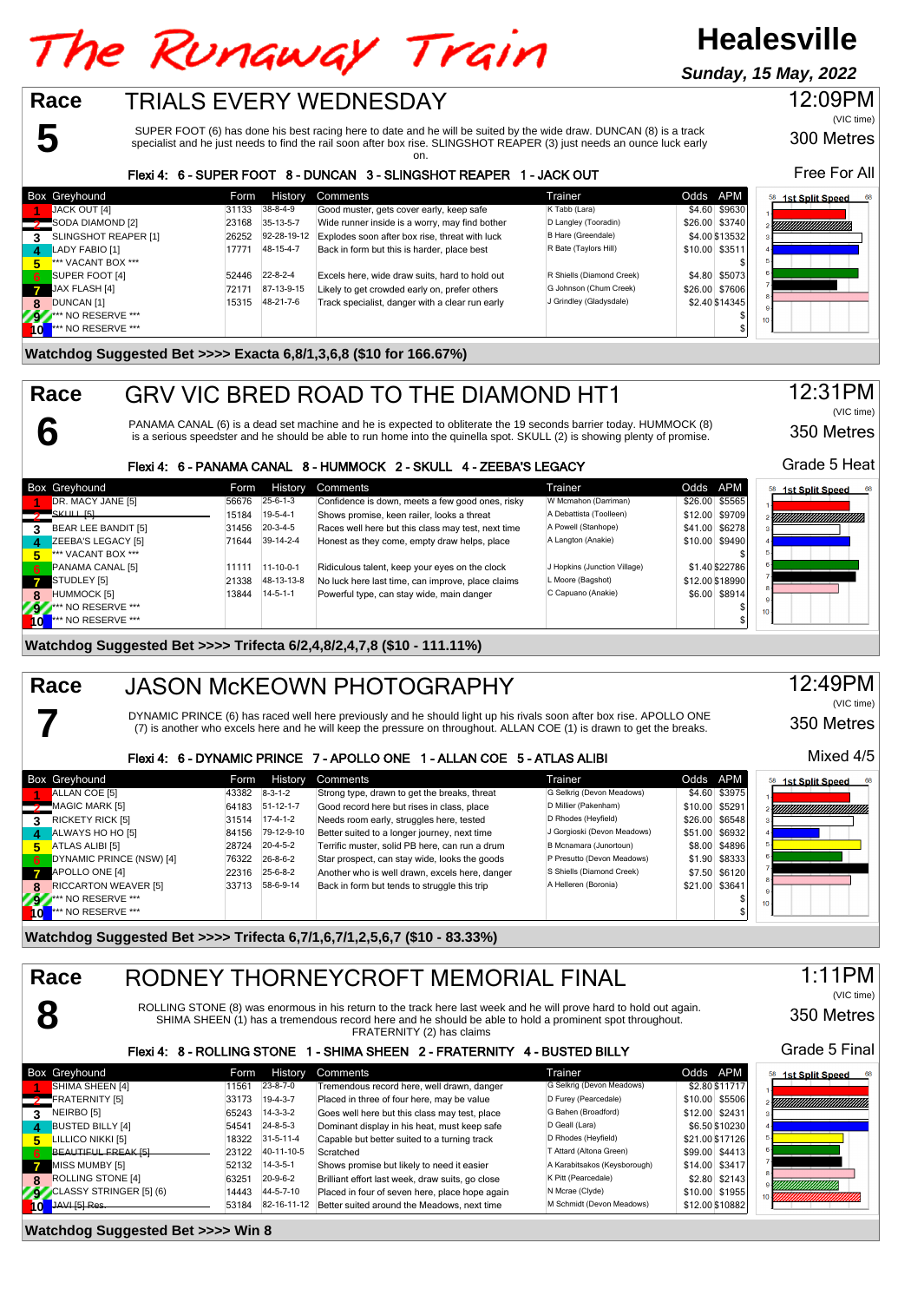#### **Healesville** The Runaway Train **Sunday, 15 May, 2022Race** GRV VIC BRED ROAD TO THE DIAMOND HT2 1:26PM

STRUCK GOLD (5) has some scorching wins to his credit and he will be suited to straight track racing. REVOLUTION (1) is a hot prospect and he is expected to fire first up from a spell. SPEEDY GARRY (8) can run a cheeky race at odds.

#### Flexi 4: 5 - STRUCK GOLD 1 - REVOLUTION 8 - SPEEDY GARRY 4 - OSPREY PHANTOM

| <b>Box Greyhound</b>      | Form  | History          | Comments                                        | Trainer                          | Odds APM       | 68<br>1st Split Speed          |
|---------------------------|-------|------------------|-------------------------------------------------|----------------------------------|----------------|--------------------------------|
| <b>REVOLUTION [5]</b>     | 11126 | $9 - 6 - 1 - 1$  | Resuming, gifted when fit, main danger          | H Manolitsis (Lysterfield South) | \$2.40 \$3671  |                                |
| KING OF ALL [5]           | 76364 | 51-7-6-11        | Just not up to this level, look to others       | G Doyle (Mulgrave)               | \$51.00 \$7086 | <u>Viittittiittiittiittiin</u> |
| *** VACANT BOX ***        |       |                  |                                                 |                                  |                |                                |
| <b>OSPREY PHANTOM [5]</b> | 44558 | $39 - 7 - 7 - 4$ | Resuming, powerful type when fit, place claims  | A Langton (Anakie)               | \$10.00 \$8202 |                                |
| STRUCK GOLD [5]<br>5      | 11111 | $12 - 9 - 0 - 0$ | Star prospect, track will suit, watch the clock | G Peach (Cape Clear)             | \$2.20 \$16870 |                                |
| *** VACANT BOX ***<br>6   |       |                  |                                                 |                                  |                |                                |
| ORSON AVERY [5]           | 65565 | 44-6-5-7         | Needs things her own way, prefer to watch       | C Dew (Anakie)                   | \$21.00 \$6514 |                                |
| SPEEDY GARRY [5]          | 17433 | 35-9-9-7         | Wide runner, solid record here, can threaten    | B Galea (Rockbank)               | \$8.00 \$4564  |                                |
| *** NO RESERVE ***<br>797 |       |                  |                                                 |                                  |                | 10 <sup>1</sup>                |
| *** NO RESERVE ***        |       |                  |                                                 |                                  |                |                                |

#### **Watchdog Suggested Bet >>>> Win 5**

**9**

**10**

**11**

**12**

**Race**

**Race**



PLAN AHEAD (7) was enormous when resuming at Warrnambool and he should prove hard to hold out again. ACTION<br>GIRL (4) has a tremendous strike rate and she will dial up the pressure mid race. TEXICALI TIGER (5) can fire fres

#### Flexi 4: 7 - PLAN AHEAD 4 - ACTION GIRL 5 - TEXICALI TIGER 8 - AIR RACE ACE

|              | <b>Box Greyhound</b>       | Form  |                   | History Comments                              | Trainer              | Odds APM       | 68<br><b>1st Split Speed</b> |
|--------------|----------------------------|-------|-------------------|-----------------------------------------------|----------------------|----------------|------------------------------|
|              | LEEKY LEE [5]              | 62222 | 65-8-13-12        | Runs into a few good ones, look to others     | C Haigh (Crossover)  | \$12.00 \$4778 |                              |
|              | DR. LYSANDRA [5]           | 23542 | 47-4-10-10        | Just not racing well enough, out of her depth | W Mcmahon (Darriman) | \$51.00 \$7066 | YMMMMMMMMM                   |
| 3            | *** VACANT BOX ***         |       |                   |                                               |                      |                |                              |
| $\mathbf{A}$ | ACTION GIRL [5]            | 21181 | $14 - 11 - 1 - 0$ | Brilliant win last week, big danger if steps  | G Peach (Cape Clear) | \$2.20 \$8241  |                              |
| 5.           | <b>ITEXICALL TIGER [5]</b> | 14255 | $23 - 4 - 7 - 2$  | Resuming, goes well here, can threaten        | M Davison (Talbot)   | \$10.00 \$5038 |                              |
| 6            | *** VACANT BOX ***         |       |                   |                                               |                      |                |                              |
| $\mathbf{z}$ | PLAN AHEAD [5]             | 12341 | 57-10-12-14       | Enormous win when resuming, looks the goods   | A Langton (Anakie)   | \$2.60 \$11856 |                              |
| -8           | AIR RACE ACE [5]           | 62611 | $19-4-5-5$        | In form, will charge to the line, keep safe   | C Dew (Anakie)       | \$8.00 \$8200  |                              |
| 292          | <b>*** NO RESERVE ***</b>  |       |                   |                                               |                      |                | 10 <sub>1</sub>              |
| 1 o'         | $**$ NO RESERVE ***        |       |                   |                                               |                      |                |                              |

**Watchdog Suggested Bet >>>> Exacta 4,7/4,5,7,8 (\$10 for 166.67%)**

#### GAP VETERANS (250+RANK) **Race**

BLACKPOOL ASTRO (1) has always done his best racing here and he should prove too strong in the run home. ALWAYS PRIMED (4) was never headed in his solid 16.94 win here and he should be in the mix again. ONE THRILL (5) has claims.

#### Flexi 4: 1 - BLACKPOOL ASTRO 4 - ALWAYS PRIMED 5 - ONE THRILL 8 - BAGGY'S GOLD

|              | <b>Box Greyhound</b>               | Form  | History     | Comments                                                     | Trainer                     | Odds APM |                | 58 1st Split Speed 6 |
|--------------|------------------------------------|-------|-------------|--------------------------------------------------------------|-----------------------------|----------|----------------|----------------------|
|              | BLACKPOOL ASTRO [5]                | 87115 |             | 87-14-21-12 Powerful type, loves racing here, looks good     | I Beattie (Laceby)          |          | \$2.20 \$5453  |                      |
|              | CHILL OUT DUSTY [5]                | 75366 | 123-7-13-19 | One paced and will get run off his feet, tested              | J Caley (Dandenong)         |          | \$16,00 \$1483 | <u>Siihiinimmiin</u> |
| $\mathbf{z}$ | *** VACANT BOX ***                 |       |             |                                                              |                             |          |                |                      |
| $\mathbf{A}$ | ALWAYS PRIMED [5]                  | 56514 |             | 118-18-24-16 Never headed in his recent win, big danger      | J Gorgioski (Devon Meadows) |          | \$3.40 \$7774  |                      |
| E            | ONE THRILL [5]                     | 35526 |             | 93-14-13-14 Strong effort when placed at Warragul, threat    | S Abela (Clyde)             |          | \$6.00 \$3531  |                      |
| - 6          | *** VACANT BOX ***                 |       |             |                                                              |                             |          |                |                      |
|              | <b>RARY PECHEY [5]</b>             | 47785 | 89-12-8-14  | Struggled for some time now, out of his depth                | G Saunders (Somerville)     |          | \$14.00 \$1753 |                      |
| 8            | BAGGY'S GOLD (NSW) [5]             | 56516 |             | 100-10-15-12 Hit or miss early but has the talent, keep safe | G Saunders (Somerville)     |          | \$4.80 \$5916  |                      |
| 292          | <b>*** NO RESERVE ***</b>          |       |             |                                                              |                             |          |                |                      |
|              | $10$ <sup>***</sup> NO RESERVE *** |       |             |                                                              |                             |          |                |                      |
|              |                                    |       |             |                                                              |                             |          |                |                      |

**Watchdog Suggested Bet >>>> Trifecta 1/4,5/4,5,8 (\$10 - 250%)**

### DOWNLOAD THE WATCHDOG APP

HILL TOP JONNIE (8) beat an elite line-up here last week and a clean getaway can see him score again. IMPINGEMENT<br>(7) is showing loads of potential and he can turn up the heat mid race. QUICK SHADOW (1) is a more than capa

#### Flexi 4: 8 - HILL TOP JONNIE 7 - IMPINGEMENT 1 - QUICK SHADOW 5 - MAV'S MAGIC

|                | <b>Box Greyhound</b>      | Form  | <b>History</b>   | Comments                                         | Trainer               | Odds APM |                | 58 1st Split Speed<br>-68 |
|----------------|---------------------------|-------|------------------|--------------------------------------------------|-----------------------|----------|----------------|---------------------------|
|                | QUICK SHADOW (NSW) [5]    | 21845 | $14 - 5 - 1 - 3$ | More than capable, has the good draw, threat     | S Cassar (Creswick)   |          | \$4.60 \$7416  |                           |
|                | KALBARRI [5]              | 62544 | 63-7-7-8         | Find this harder than his recent racing, tested  | S Smullen (Aspendale) |          | \$18.00 \$4437 | YIIIIIIIIIIIIIIIIIIIII    |
|                | *** VACANT BOX ***        |       |                  |                                                  |                       |          |                |                           |
|                | <b>ELECTRIC MICK [5]</b>  | 25412 | 71-14-12-11      | Racing well but meets a few good ones, risky     | D Rhodes (Heyfield)   |          | \$10.00 \$4260 |                           |
| 5.             | MAV'S MAGIC [5]           | 12454 | $24 - 5 - 2 - 2$ | Better than his past few runs, must keep safe    | G Bahen (Broadford)   |          | \$9.00 \$3974  |                           |
| 6 <sup>1</sup> | *** VACANT BOX ***        |       |                  |                                                  |                       |          |                |                           |
|                | IMPINGEMENT [5]           | 13224 | $18-4-6-2$       | Small field suits, explodes mid race, danger     | M Tabb (Lara)         |          | \$4.80 \$7401  |                           |
| 8.             | HILL TOP JONNIE [5]       | 17331 | $14 - 7 - 1 - 2$ | Beat an elite line-up here last week, looks good | D Geall (Lara)        |          | \$1.90 \$10678 |                           |
| <b>AV</b>      | <b>*** NO RESERVE ***</b> |       |                  |                                                  |                       |          |                | 10 <sup>1</sup>           |
| ۱o             | *** NO RESERVE ***        |       |                  |                                                  |                       |          |                |                           |

#### **Watchdog Suggested Bet >>>> Exacta 8/1,5,7 (\$10 for 333.33%)**

Grade 5 Heat

350 Metres

(VIC time)



350 Metres

Grade 5 Heat

1:47PM

(VIC time)



350 Metres

2:02PM

(VIC time)

300 Metres Grade 5

2:22PM

(VIC time)